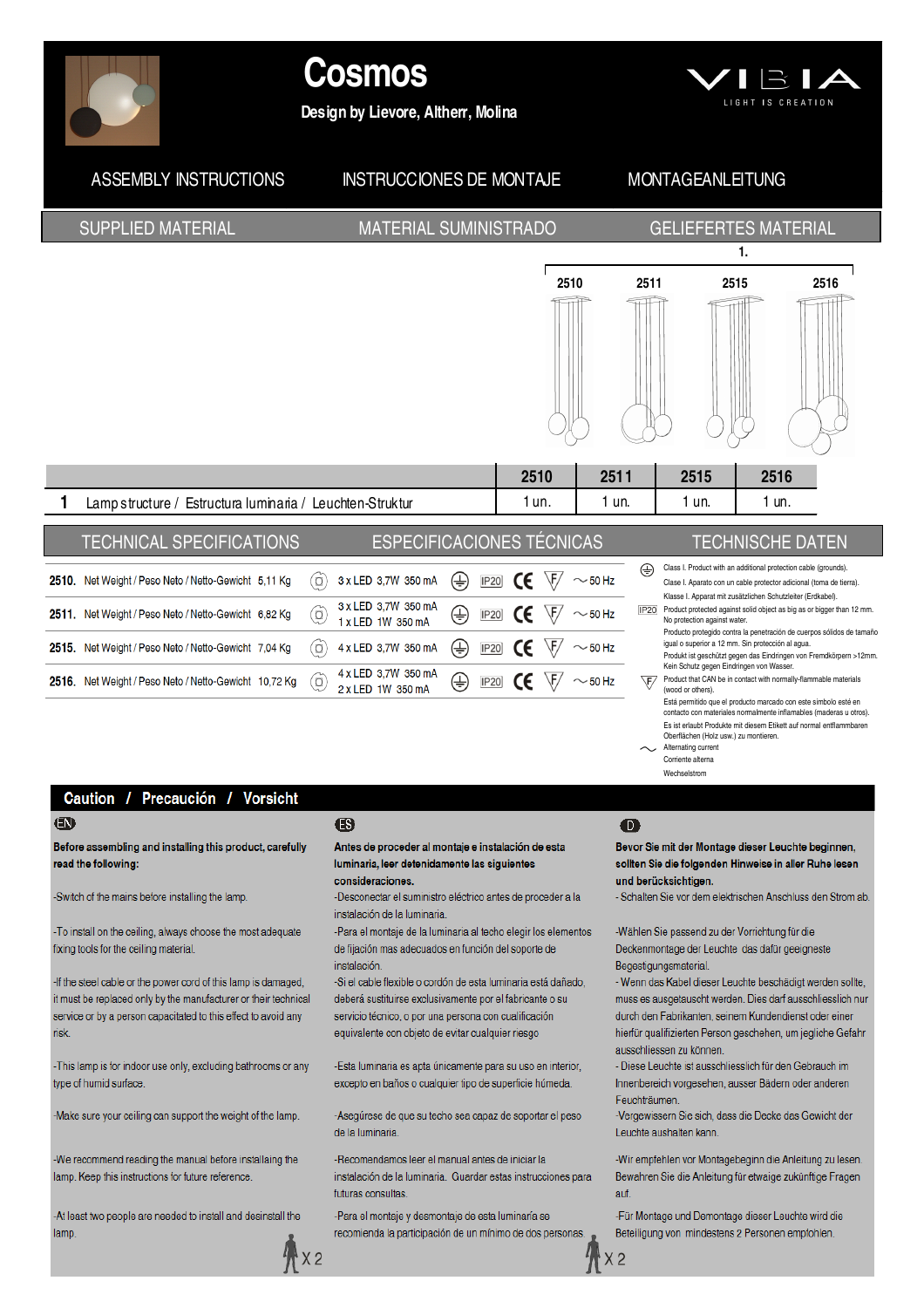## ASSEMBLY INSTRUCTIONS INSTRUCCIONES DE MONTAJE MONTAGEANLEITUNG













## EN

## IMPORTANT NOTICE:

### Switch off the mains before installing the lamp.

1. The hanging fittings are protected by packaging to avoid damage during installation. Do not remove the bags until you have finished.

2. Pull on the plate (A) to release it from the magnets.

3. After running the wire from your power supply through the hole, fix the box (B) to the ceiling with suitable screws and plugs (not supplied). Make the electrical connection using the terminal box provided.

4. Replace the plate (A).

5. To adjust the height of the light fitting, pull the wires through the collars (C), as shown in the drawing. IMPORTANT: Do not leave wire rolled up inside. If it is to

be shortened, cut the resulting excess cable off in order to avoid damage to it due to overheating.

## ES

#### IMPORTANTE:

Desconectar el suministro eléctrico antes de realizar la instalación de la luminaria.

1. Los cuerpos colgantes vienen protegidos por un embalaje para evitar que se dañen durante la instalación. No retirar las bolsas hasta finalizar.

2. Estirar de la placa (A) para desengancharla de los imanes.

3. Después de pasar el cable de su instalación por el orificio, fijar la caja (B) al techo con los tornillos y tacos mas adecuados (no suministrados). Realizar la conexión eléctrica en la regleta prevista.

4. Volver a montar la placa (A).

5. Para regular la altura de la luminaria, estirar de los cables a través de las piezas (C), según se indica en el dibujo.

IMPORTANTE: No dejar cable enroscado en el interior. Si reduce la longitud de la luminaria se debe cortar el exceso de cable resultante con el fin de evitar el deterioro de este por sobrecalentamiento.

## D

WICHTIG:

Schalten Sie den Strom ab. bevor Sie die Leuchtenmontage realisieren.

1. Die Hängeleuchtenkörper sind durch eine Verpackung geschützt, so werden sie während der Installation nicht beschädigt. Entfernen Sie diese Schutzfolien erst am Ende der Installation.

2. Die Baldachinplatte (A) abnehmen und den Magnet lösen.

3. Führen Sie das Stromkabel durch die Öffnung und befestigen Sie den Baldachinkasten (B) mit passenden (nicht im Lieferumfang enthaltenen) Dübeln und Schrauben. Führen Sie nun an der dafür vorgesehenen Klemmenleiste den Anschluss ans Stromnetz durch.

4. Bringen Sie die Baldachinplatte (A) wieder an.

5. Zum Einstellen der Leuchtenhöhe mittels der Teile (C) – wie auf der Abbildung zu sehen – an den Kabel ziehen.

WICHTIG: Lassen Sie keine verdrehten Kabel im Kasteninnern zurück. Sollten Sie die Leuchte kürzer machen, das überschüssige Kabel abschneiden. So vermeiden Sie eine Beschädigung desselben durch Überhitzung.